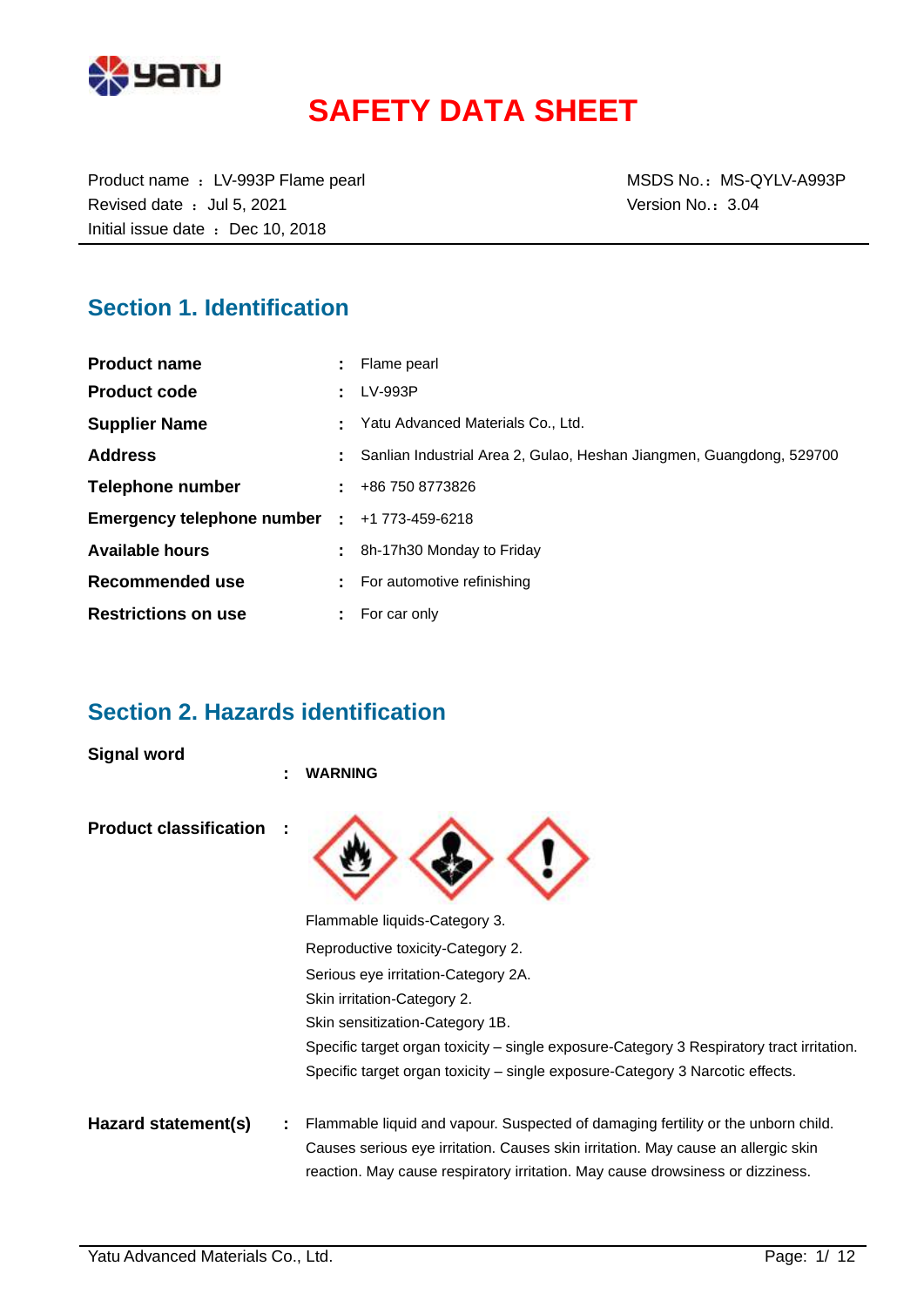#### **Precautionary statement(s)**

**Prevention:** Obtain special instructions before use. Do not handle until all safety precautions have been read and understood. Keep away from heat,hot surfaces, sparks, open flames and other ignition sources. No smoking. Keep container tightly closed. For large container, ground and bond container and receiving equipment. Use explosion-proof electrical, ventilating and lightning equipment. Use non-sparking tools. Take action to prevent static discharges. Avoid breathing mist, vapours, and spray. Wash hands thoroughly after handling and any other part of the body that may have been exposed to the product. Use only outdoors or in a well-ventilated area. Wear protective gloves, protective clothing, eye and face protection. Contaminated work clothing should not be allowed out of the workplace.

**Response:** In case of fire: Use an appropriate extinguisher. IF ON SKIN (or hair): Take off immediately all contaminated clothing and wash it beforereuse. Rinse skin with water or shower. If skin irritation or a rash occurs: Get medical advice.IF IN EYES: Rinse cautiously with water for severalminutes. Remove contact lenses if present and easy to do. Continue rinsing. If eye irritation persists: Get medical advice. IF INHALED: Remove personto fresh air and keep comfortable for breathing. Call a POISON CENTER ou doctor if you feel unwell. IF exposed or concerned: Get medical advice.

**Storage:** Store in a well ventilated place. Keep container tightly closed. Keep cool. Store locked up.

**Disposal:** Dispose of contents/container in accordance with local, regional, national and/or international regulations in force.

**Other hazards:** Moderately toxic by intravenous, intraperitoneal route and subcutaneous routes.

See toxicological information, section 11.

### **Section 3. Composition/information on ingredients**

|     | Substance/mixture | Mixture                                        |                     |
|-----|-------------------|------------------------------------------------|---------------------|
| No. | CAS No.           | Common name and synonyms                       | Concentration (W/W) |
|     | 98-56-6           | para-Chlorobenzotrifluoride                    | 38.15               |
| 2   | 67-64-1           | Acetone                                        | 19.84               |
| 3   | 9004-36-8         | Cellulose acetate butyrate                     | 4.07                |
| 4   | 79-20-9           | Methyl acetate                                 | 3.14                |
| 5   | 1330-20-7         | Xylenes (mix isomers o,m,p, and ethyl benzene) | 1.28                |
| 6   | 64742-95-6        | Naphtha (light aromatic fraction C8-C10)       | 0.75                |
| 7   | 14808-60-7        | Silica crystalline, (Quartz)                   | 0.21                |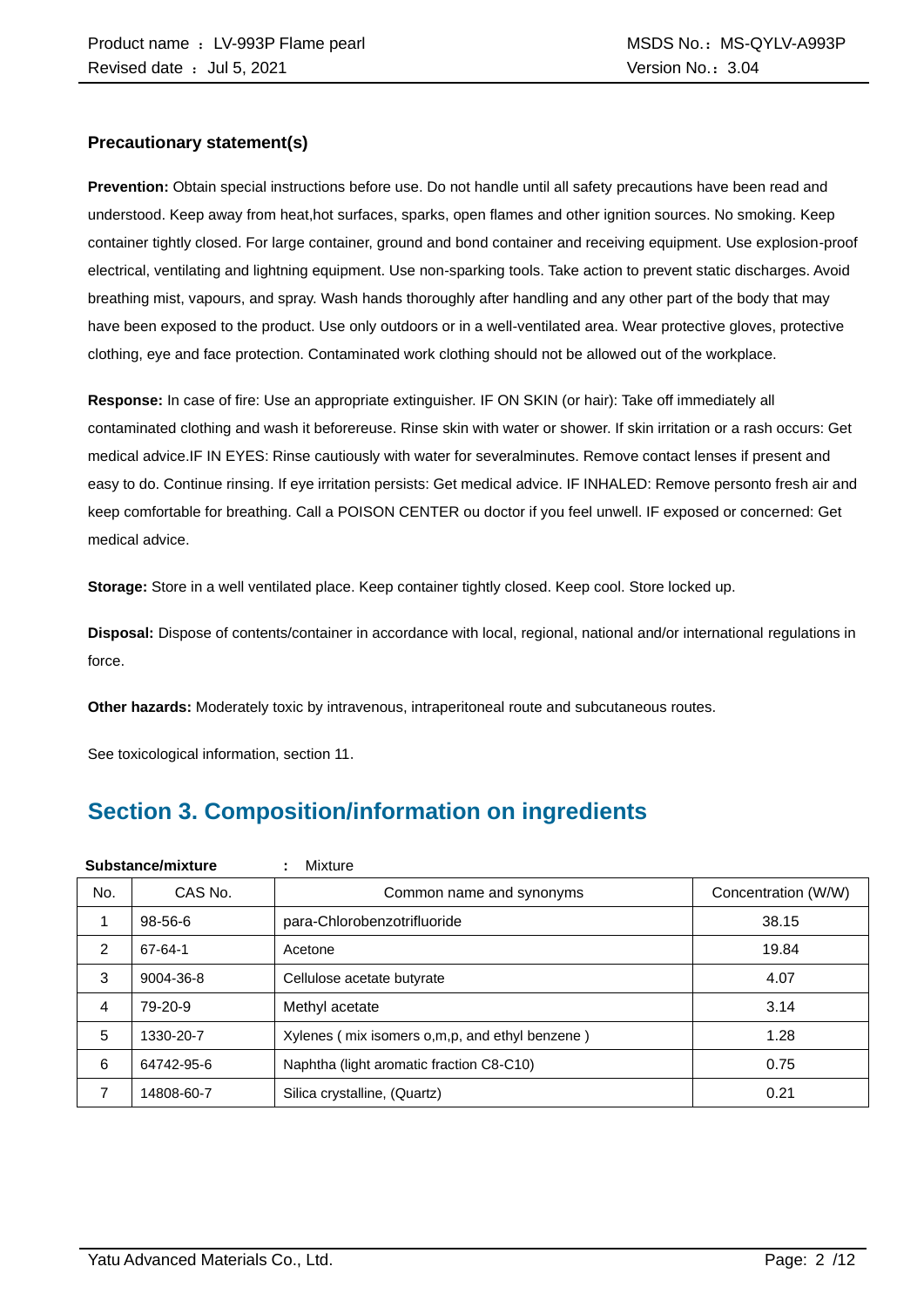### **Section 4. First aid measures**

**If swallowed, irritation, any type of overexposure or symptoms of overexposure occur during use of the product or persists after use, immediately contact a POISON CENTER, an EMERGENCY ROOM or a PHYSICIAN; ensure that the product safety data sheet is available.**

**Eye contact:** Check for and remove any contact lenses. Immediately flush eyes with plenty of water for at least 15 minutes, occasionally lifting theupper and lower eyelids. Get medical attention immediately.

**Skin contact:** In case of contact, immediately flush skin with plenty of water for at least 15 minutes while removing contaminated clothing and shoes.Wash clothing before reuse. Clean shoes thoroughly before reuse. Get medical attention immediately.

**Inhalation:** Move exposed person to fresh air. Keep this person warm and lying down. Loosen tight clothing such as a collar, tie, belt or waistband. Ifnot breathing, if breathing is irregular or if respiratory arrest occurs, provide artificial respiration or oxygen by trained personnel. Get medical attention immediately.

**Ingestion:** Wash out mouth with water. Do not induce vomiting unless directed to do so by medical personnel. Never give anything by mouth to anunconscious person. Get medical attention immediately.

**Symptoms:** This product is irritating to skin, eyes, respiratory and digestive tracts. The severity of symptoms can vary depending on the exposureconditions (contact time, product concentration, etc.). The worker may also develop cutaneous hypersensitivity. Cough, breathing pain, eye redness. Redness, flaking and cracking of the skin. Inhalation of high concentrations may cause headache, nausea, vomiting, dizziness, incoordination, confusion, stupor, drowsiness and death.

**Effects (acute or delayed):** This product is a serious irritant that may cause reversible damages to the cornea. May cause skin sensitization. Maycause skin irritation. Following repeated or prolonged contact, it has a degreasing effect on the skin. Can cause depression of the central nervous system. May cause kidney damage. Inhalation of high concentrations vapors can cause narcotic effect. Studies suggest the possibility of an increase in congenital malformations.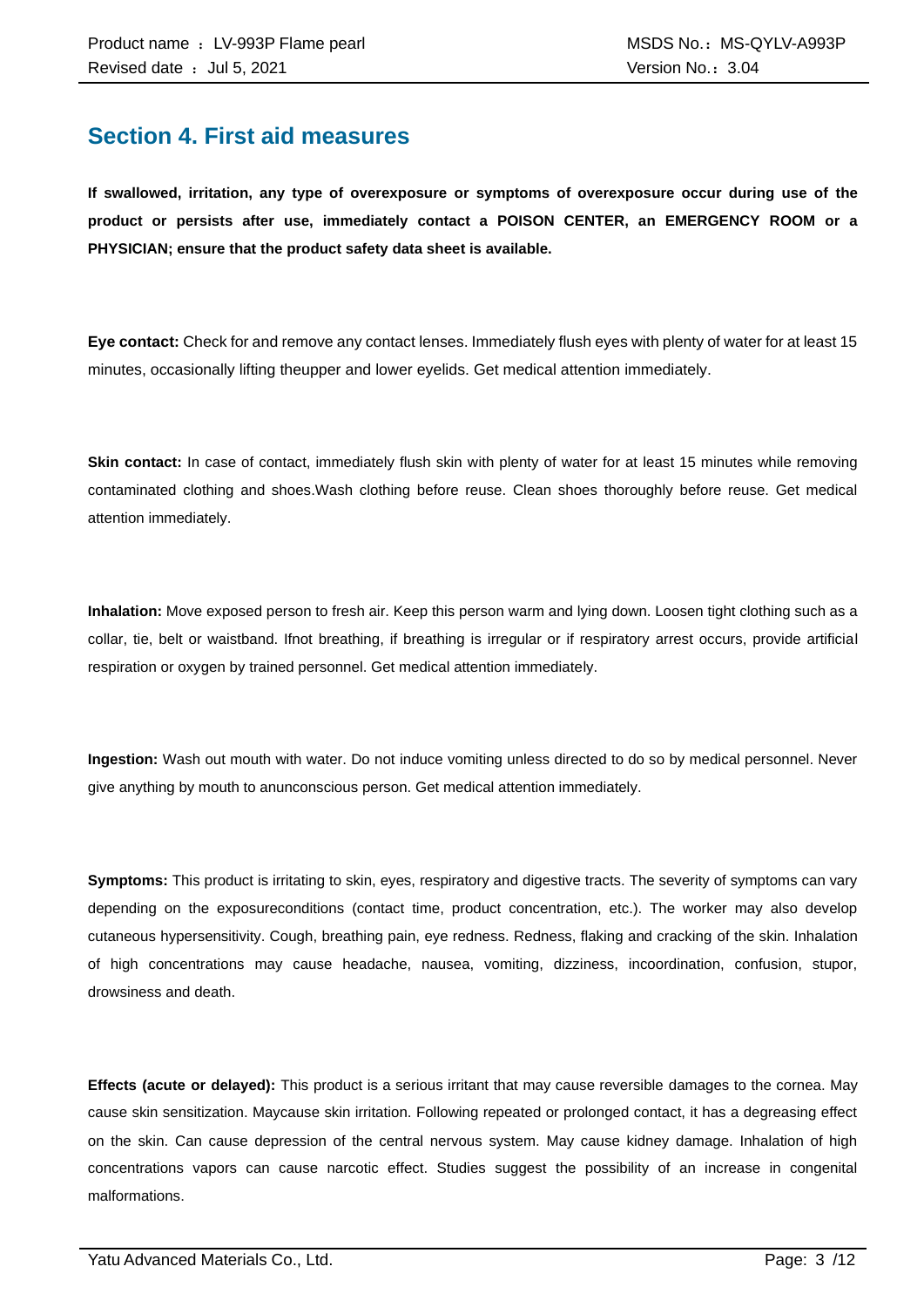**Immediate medical attention and special treatment:** No specific treatment. Treat symptomatically. Contact poison treatment specialist immediatelyif large quantities have been ingested or inhaled.

### **Section 5. Fire-fighting measures**

**Suitable extinguishing media:** Use dry chemical, CO<sub>2</sub>, water spray (fog) or foam.

**Unsuitable extinguishing media:** Jets of water can facilitate the spread of fire.

**Specific hazards arising from the hazardous product:** Flammable. Vapors may form explosive mixtures with air. The vapors are heavier than airand may travel to an ignition source.

**Hazardous combustion products:** Carbon monoxide and dioxide. Aldehydes. Carboxylic acids.

**Special protective equipment and precautions for fire-fighters:** Fire-fighters should wear appropriate protective equipment and self-containedbreathing apparatus (SCBA) with a full face-piece operated in positive pressure mode.

### **Section 6. Accidental release measures**

**Personal precautions:** No action shall be taken involving any personal risk or without suitable training. Evacuate surrounding areas. Keepunnecessary and unprotected personnel from entering. Do not touch or walk through spilled material. Shut off all ignition sources. No flares, smoking or flames in hazard area. Avoid breathing vapor or mist. Provide adequate ventilation. Wear appropriate respirator when ventilation is inadequate. Put on appropriate personal protective equipment (see Section 8).

**Protective equipment and emergency procedures:** Avoid dispersal of spilled material and runoff and contact with soil, waterways, drains andsewers. Inform the relevant authorities if the product has caused environmental pollution (sewers, waterways, soil or air).

**Methods and materials for containment and cleaning up:** Stop leak if without risk. Move containers from spill area. Dilute with water and mop up ifwater-soluble. Alternatively, or if water-insoluble, absorb with an inert dry material and place in an appropriate waste disposal container. Use spark-proof tools and explosionproof equipment. Dispose of via a licensed waste disposal contractor.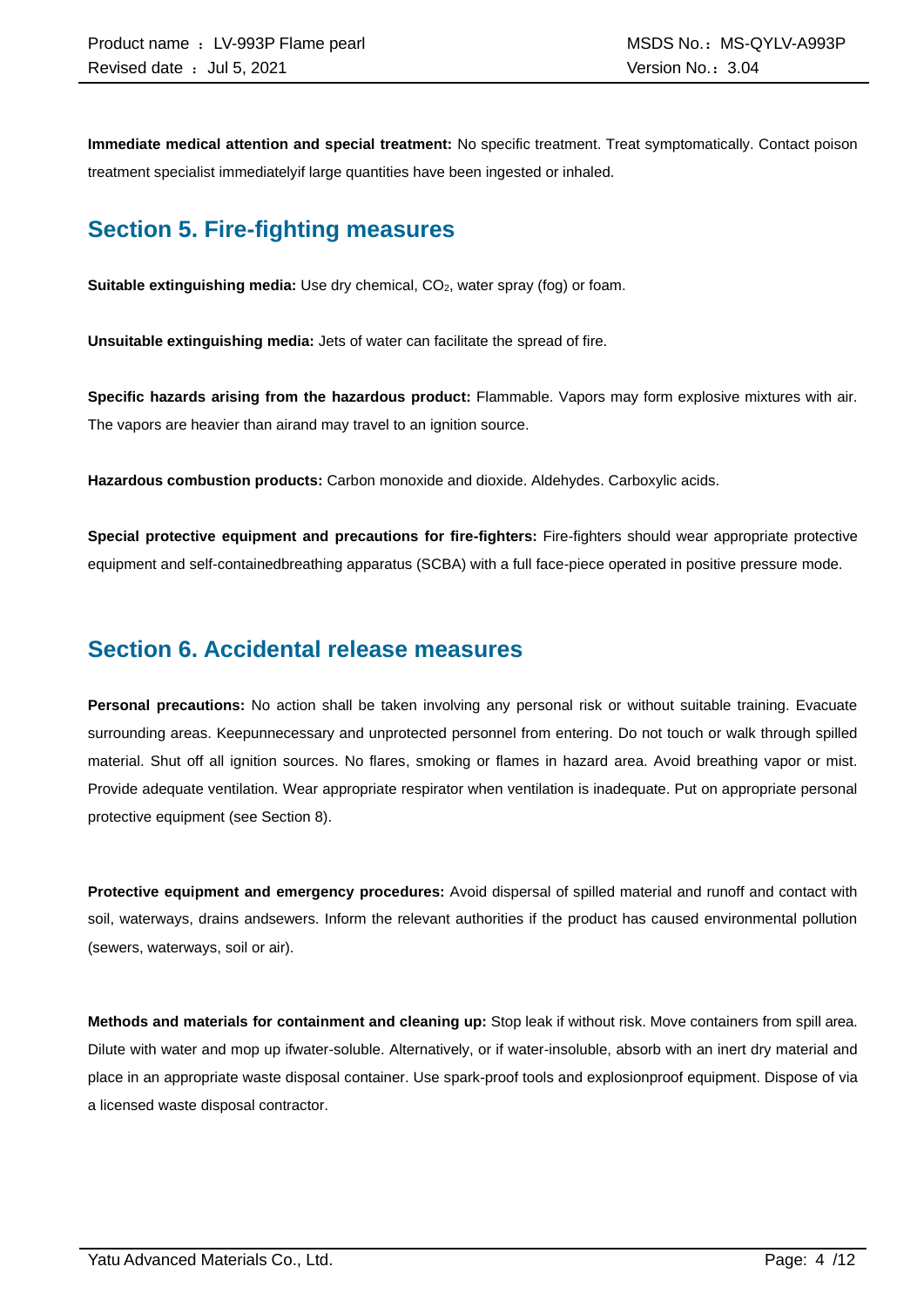### **Section 7. Handling and storage**

**Precautions for safe handling:** Put on appropriate personal protective equipment (see Section 8). Eating, drinking and smoking should be prohibitedin areas where this material is handled, stored and processed. Workers should wash hands and face before eating, drinking and smoking. Remove contaminated clothing and protective equipment before entering eating areas. Avoid exposure - obtain special instructions before use. Avoid contact with eyes, skin and clothing. Do not ingest. Avoid breathing vapor or mist. Use only with adequate ventilation. Wear appropriate respirator when ventilation is inadequate. Do not enter storage areas and confined spaces unless adequately ventilated. Keep in the original container or an approved alternative made from a compatible material, kept tightly closed when not in use. Store and use away from heat, sparks, open flame or any other ignition source. Use explosion-proof electrical (ventilating, lighting and material handling) equipment. Use non-sparking tools. Take precautionary measures against electrostatic discharges. To avoid fire or explosion, dissipate static electricity during transfer by grounding and bonding containers and equipment before transferring material. Empty containers retain product residue and can be hazardous. Do not reuse container.

**Conditions for safe storage:** Store in accordance with local regulations. Store in a segregated and approved area. Store in original containerprotected from direct sunlight in a dry, cool and well-ventilated area, away from incompatible materials (see section 10) and food and drink. Eliminate all ignition sources. Separate from oxidizing materials. Keep container tightly closed and sealed until ready for use. Containers that have been opened must be carefully resealed and kept upright to prevent leakage. Do not store in unlabeled containers. Use appropriate containment to avoid environmental contamination.

**Incompatibility:** Strong oxidizing agents. Chlorinated products. Oxidizers. Strong bases and Ammonia.

| No. | CAS No.    | Common name and synonyms                         | IDHL $mq/m3$  | TWA mg/m $3$  | STEL mg/m <sup>3</sup> | CEIL mg/ $m3$ |
|-----|------------|--------------------------------------------------|---------------|---------------|------------------------|---------------|
|     | 98-56-6    | para-Chlorobenzotrifluoride                      | Not available | Not available | Not available          | Not available |
| 2   | 67-64-1    | Acetone                                          | 5938          | 1190          | 2380                   | Not available |
| 3   | 9004-36-8  | Cellulose acetate butyrate                       | Not available | Not available | Not available          | Not available |
| 4   | 79-20-9    | Methyl acetate                                   | 3100          | 606           | 757                    | Not available |
| 5   | 1330-20-7  | Xylenes (mix isomers o, m, p, and ethyl benzene) | 900           | 434           | 651                    | Not available |
| 6   | 64742-95-6 | Naphtha (light aromatic fraction C8-C10)         | Not available | Not available | Not available          | Not available |
|     | 14808-60-7 | Silica crystalline, (Quartz)                     | 50            | 0.1           | Not available          | Not available |

### **Section 8. Exposure controls/personal protection**

IDHL: Immediately Dangerous to Life or Health Concentrations

TWA : Time Weighted Average

STEL: Short -Term Exposure Limit

CEIL: Ceiling Limit

**Appropriate engineering controls:** Use only with adequate ventilation. Use process enclosures, local exhaust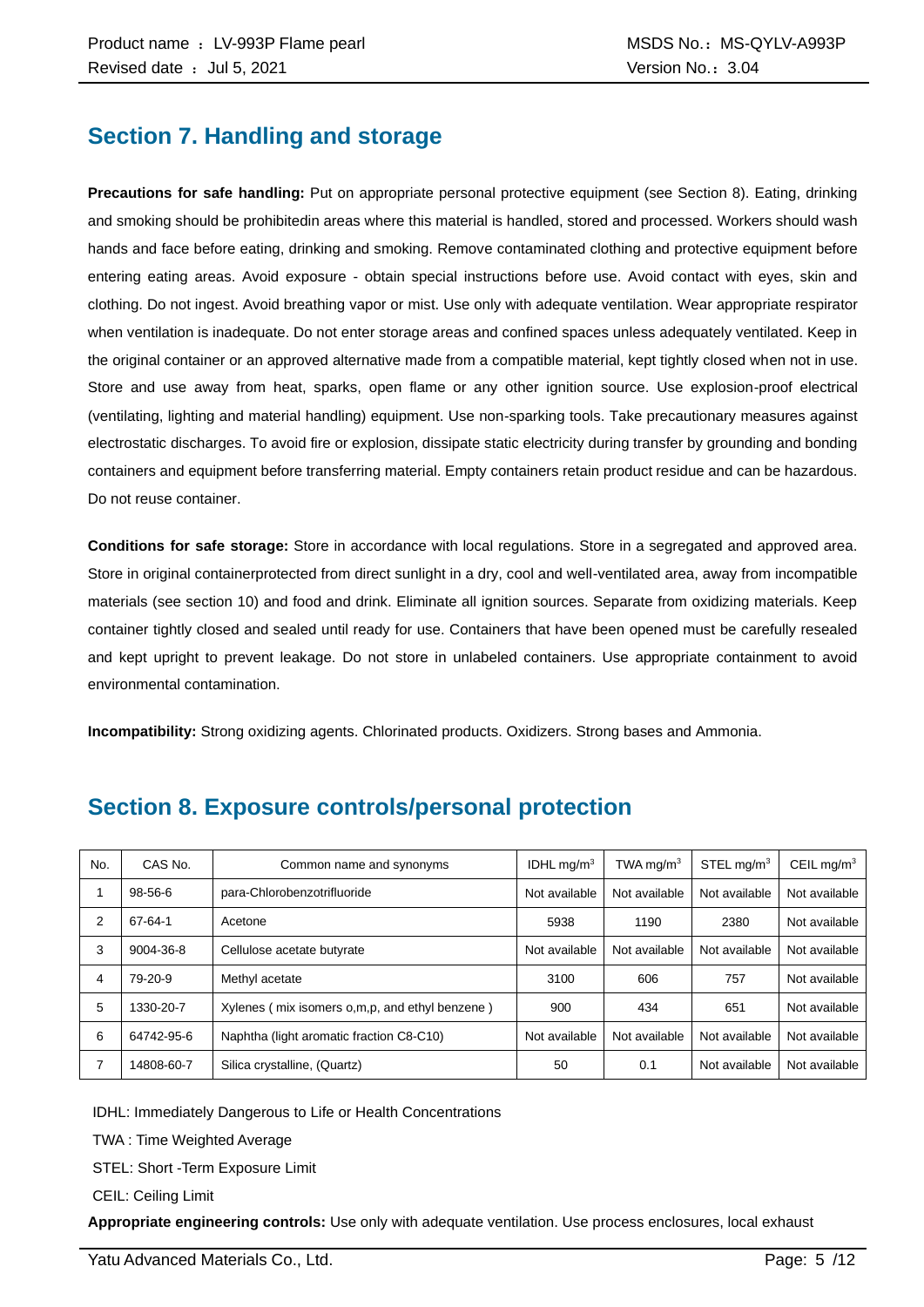ventilation or other engineeringcontrols to keep worker exposure to airborne contaminants below any recommended or statutory limits. The engineering controls also need to keep gas, vapor or dust concentrations below any lower explosive limits. Use explosion-proof ventilation equipment.

**Individual protection measures:** Wash hands, forearms and face thoroughly after handling chemical products, before eating, smoking and using thelavatory and at the end of the working period. Appropriate techniques should be used to remove potentially contaminated clothing. Wash contaminated clothing before reusing. Ensure that eyewash stations and safety showers are close to the workstation location.

**Eyes:** DO NOT WEAR CONTACT LENSES Wear anti-splash safety goggles.

**Hands:** Chemical-resistant, impervious gloves complying with an approved standard should be worn at all times when handling chemical products if arisk assessment indicates this is necessary. Considering the parameters specified by the glove manufacturer, check during use that the gloves are still retaining their protective properties.

**Respiratory:** If workers are exposed to concentrations above the exposure limit, they must use appropriate, certified respirators. Use a properly fitted,air-purifying or air-fed respirator complying with an approved standard if a risk assessment indicates this is necessary. Respirator selection must be based on known or anticipated exposure levels, the hazards of the product and the safe working limits of the selected respirator.

**Others:** Wear protective clothing with long sleeves and appropriate safety shoes at all times.

### **Section 9. Physical and chemical properties**

| <b>Physical state</b>                   | Ë. | Liquid                                   |
|-----------------------------------------|----|------------------------------------------|
| Colour                                  |    | Flame pearl                              |
| Odour                                   | t  | Solvent                                  |
| <b>Odour threshold</b>                  | ٠  | Not available                            |
| рH                                      | Ì. | Not available                            |
| <b>Melting/Freezing point</b>           | t  | $-34$ °C (-29.2 °F)                      |
| Initial boiling point/boiling range     | ÷. | >60 °C (140 °F)                          |
| Flash point (closed cup)                | Ë. | 28°C (82.4°F)                            |
| Lower flammable/explosive limit         |    | 2.5% at 25 °C                            |
| Upper flammable/explosive limit         |    | 12.8% at 25 °C                           |
| <b>Auto-ignition temperature</b>        | ÷. | >400 °C (752 °F)                         |
| <b>Evaporation rate</b>                 | t  | Not available                            |
| Vapor pressure                          | ٠  | Not available                            |
| <b>Vapor density</b>                    |    | $> 1$ (air=1)                            |
| <b>Specific gravity</b>                 | t  | 1.108kg/L at 20 $^{\circ}$ C (water = 1) |
| Solubility in water                     |    | Insoluble                                |
| Partition coefficient - n-octanol/water | ۰  | Not available                            |

Yatu Advanced Materials Co., Ltd. Page: 6 /12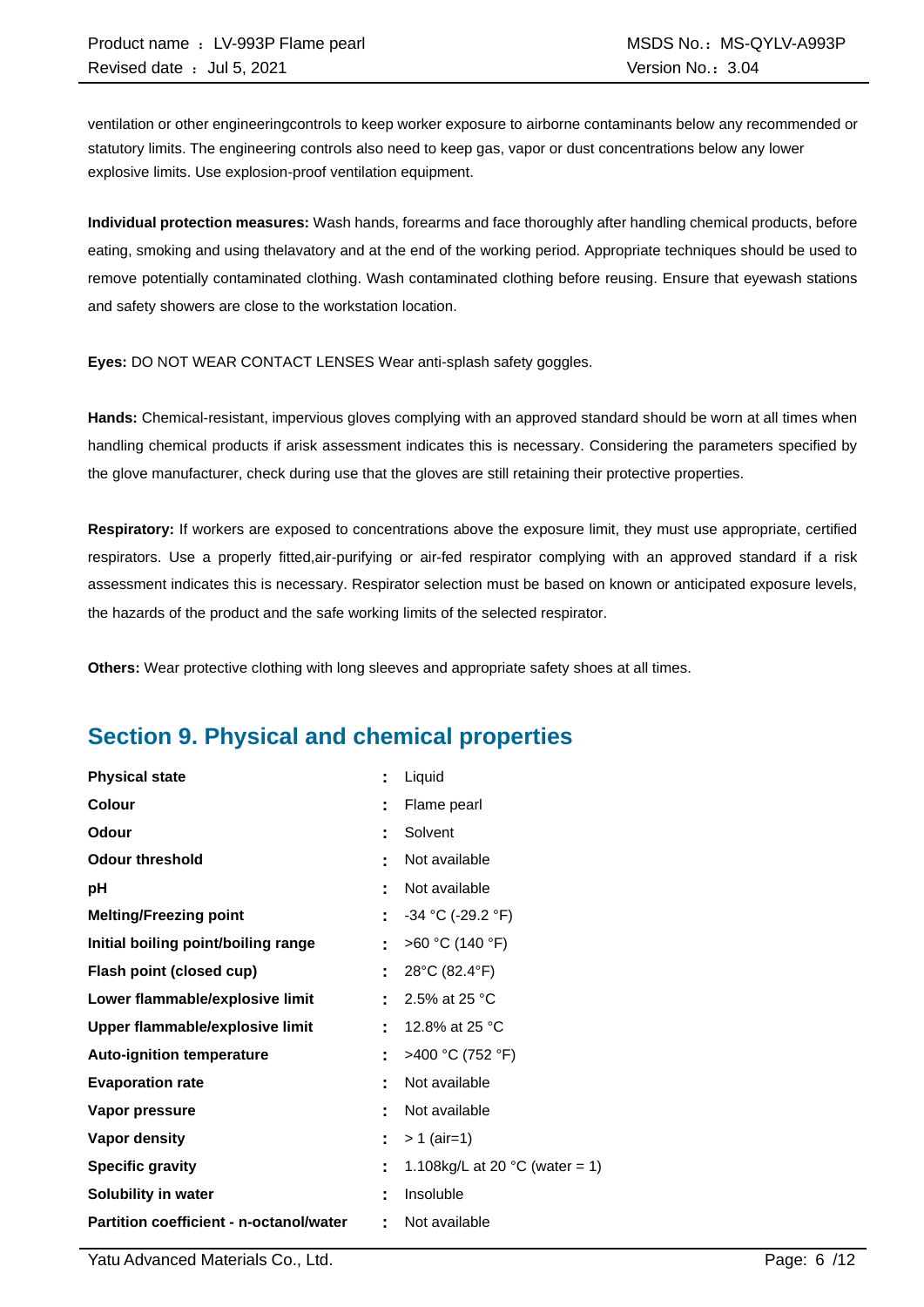| Decomposition temperature         | : >150 °C (302 °F)                                    |
|-----------------------------------|-------------------------------------------------------|
| <b>Kinematic viscosity</b>        | $\approx$ >20.5 mm <sup>2</sup> /s (at 40 °C)         |
| <b>Requiatory VOC (use state)</b> | . 0.958-1.402 lbs/gal minus water and exempt solvents |

### **Section 10. Stability and reactivity**

**Reactivity:** Stable under recommended conditions of storage and handling.

**Chemical stability:** The product is chemically stable under normal conditions of use.

**Possibility of hazardous reactions:** No dangerous or polymerization reactions will not occur under normal conditions of use. Danger of explosionwhen heated.

**Conditions to avoid:** Avoid electrical discharge. Keep away from sources of ignition, open flames and sparks, Keep away from incompatible products.

**Incompatible materials:** This product can attack certain types of plastic, rubber or coatings.

**Hazardous decomposition products:** Carbon monoxide and dioxide. Aldehydes. Carboxylic acids.

### **Section 11. Toxicological information**

| No. | CAS No.       | Common name and synonyms                            | $(1)$ LD<br>oral | $(2)$ LD<br>skin        | $(3)$ LD<br>skin        | $(4)$ LC<br>gases       | $(5)$ LC<br>vapors      | $(6)$ LC<br>dusts-mist |
|-----|---------------|-----------------------------------------------------|------------------|-------------------------|-------------------------|-------------------------|-------------------------|------------------------|
| 1   | 98-56-6       | para-Chlorobenzotrifluoride                         | 13000            | <b>Not</b><br>available | 3300                    | Not<br>available        | 22.00                   | >5.00                  |
| 2   | $67 - 64 - 1$ | Acetone                                             | 5800             | >15800                  | >15800                  | <b>Not</b><br>available | 71.25                   | >5.00                  |
| 3   | 9004-36-8     | Cellulose acetate butyrate                          | 500              | 1100                    | 1100                    | <b>Not</b><br>available | Not<br>available        | >5.00                  |
| 4   | 79-20-9       | Methyl acetate                                      | 6482             | >2000                   | >2000                   | <b>Not</b><br>available | >48.48                  | >5.00                  |
| 5   | 1330-20-7     | Xylenes<br>mix isomers o,m,p,<br>and ethyl benzene) | 3523             | <b>Not</b><br>available | 4325                    | <b>Not</b><br>available | 21.71                   | >5.00                  |
| 6   | 64742-95-6    | Naphtha (light aromatic fraction<br>$C8-C10$        | 8400             | <b>Not</b><br>available | <b>Not</b><br>available | <b>Not</b><br>available | >20.00                  | >5.00                  |
| 7   | 14808-60-7    | Silica crystalline, (Quartz)                        | $>$ 5000         | $>$ 5000                | $>$ 5000                | <b>Not</b><br>available | <b>Not</b><br>available | >5.00                  |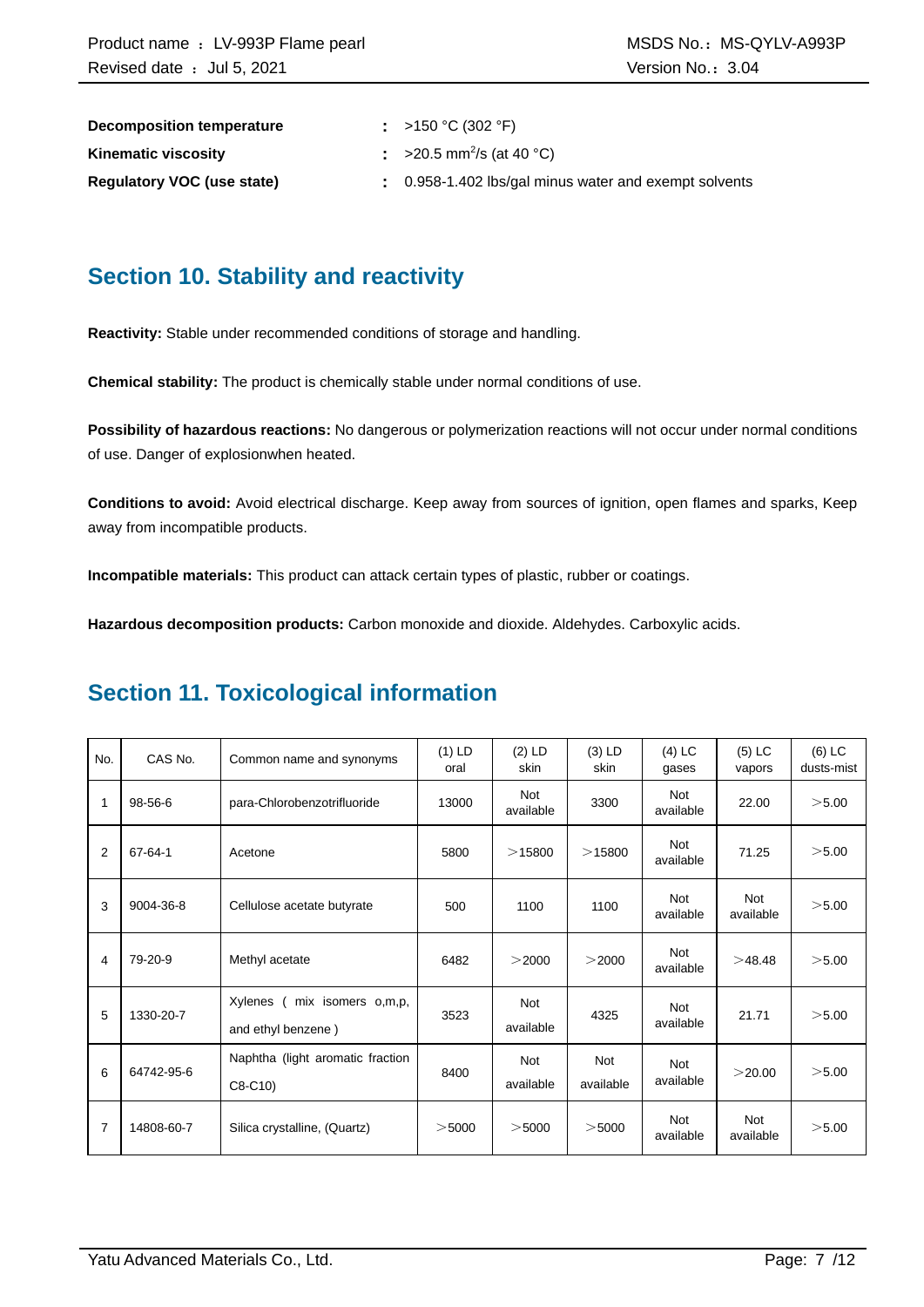- (1) LD<sub>50</sub> oral mg/kg
- $(2)$  LD<sub>50</sub> skin mg/kg
- $(3)$  LD<sub>50</sub> skin mg/kg
- $(4)$  LC<sub>50</sub> inhalationppmV 4h gases
- (5) LC<sup>50</sup> inhalation mg/l 4h vapors
- (6)  $LC_{50}$  inhalation mg/l 4h dusts-mist

**Routes of exposure:** This product is absorbed through the respiratory tract, skin and gastrointestinal tract.

**Symptoms:** This product is irritating to skin, eyes, respiratory and digestive tracts. The severity of symptoms can vary depending on the exposureconditions (contact time, product concentration, etc.). The worker may also develop cutaneous hypersensitivity. Cough, breathing pain, eye redness. Redness, flaking and cracking of the skin. Inhalation of high concentrations may cause headache, nausea, vomiting, dizziness, incoordination, confusion, stupor, drowsiness and death.

**Delayed and immediate effects:** This product is a serious irritant that may cause reversible damages to the cornea. May cause skin sensitization.May cause skin irritation. Following repeated or prolonged contact, it has a degreasing effect on the skin. Can cause depression of the central nervous system. May cause kidney damage. Inhalation of high concentrations vapors can cause narcotic effect. Studies suggest the possibility of an increase in congenital malformations.

| No. | CAS No.    | Common name and<br>synonyms                       | <b>IARC</b>   | <b>ACGIH</b>   | Mutagenicity                                                                 | Effect on reproduction                                                                            |
|-----|------------|---------------------------------------------------|---------------|----------------|------------------------------------------------------------------------------|---------------------------------------------------------------------------------------------------|
|     | 98-56-6    | para-Chlorobenzotrifluoride                       | 4             | A <sub>5</sub> | The data do not allow for an<br>adequate assessment of<br>mutagenic effects. | Not available                                                                                     |
| 2   | 67-64-1    | Acetone                                           | Not available | A <sub>4</sub> | No effects shown.                                                            | The data do not allow for an<br>adequate evaluation of the<br>effects on reproduction.            |
| 3   | 9004-36-8  | Cellulose acetate butyrate                        | 4             | A <sub>5</sub> | Not available                                                                | Not available                                                                                     |
| 4   | 79-20-9    | Methyl acetate                                    | 4             | A <sub>5</sub> | The data do not allow for an<br>adequate assessment of<br>mutagenic effects. | Not available                                                                                     |
| 5   | 1330-20-7  | Xylenes (mix isomers<br>o,m,p, and ethyl benzene) | 3             | A <sub>4</sub> | The data do not allow for an<br>adequate assessment of<br>mutagenic effects. | It has an embryotoxic and/or<br>fetotoxic in animals. It can<br>cause sperm damage in<br>animals. |
| 6   | 64742-95-6 | Naphtha (light aromatic<br>fraction C8-C10)       | Not available | Not available  | Not available                                                                | Experimental teratogen.                                                                           |
| 7   | 14808-60-7 | Silica crystalline, (Quartz)                      | 1             | A <sub>1</sub> | Not available                                                                | Not available                                                                                     |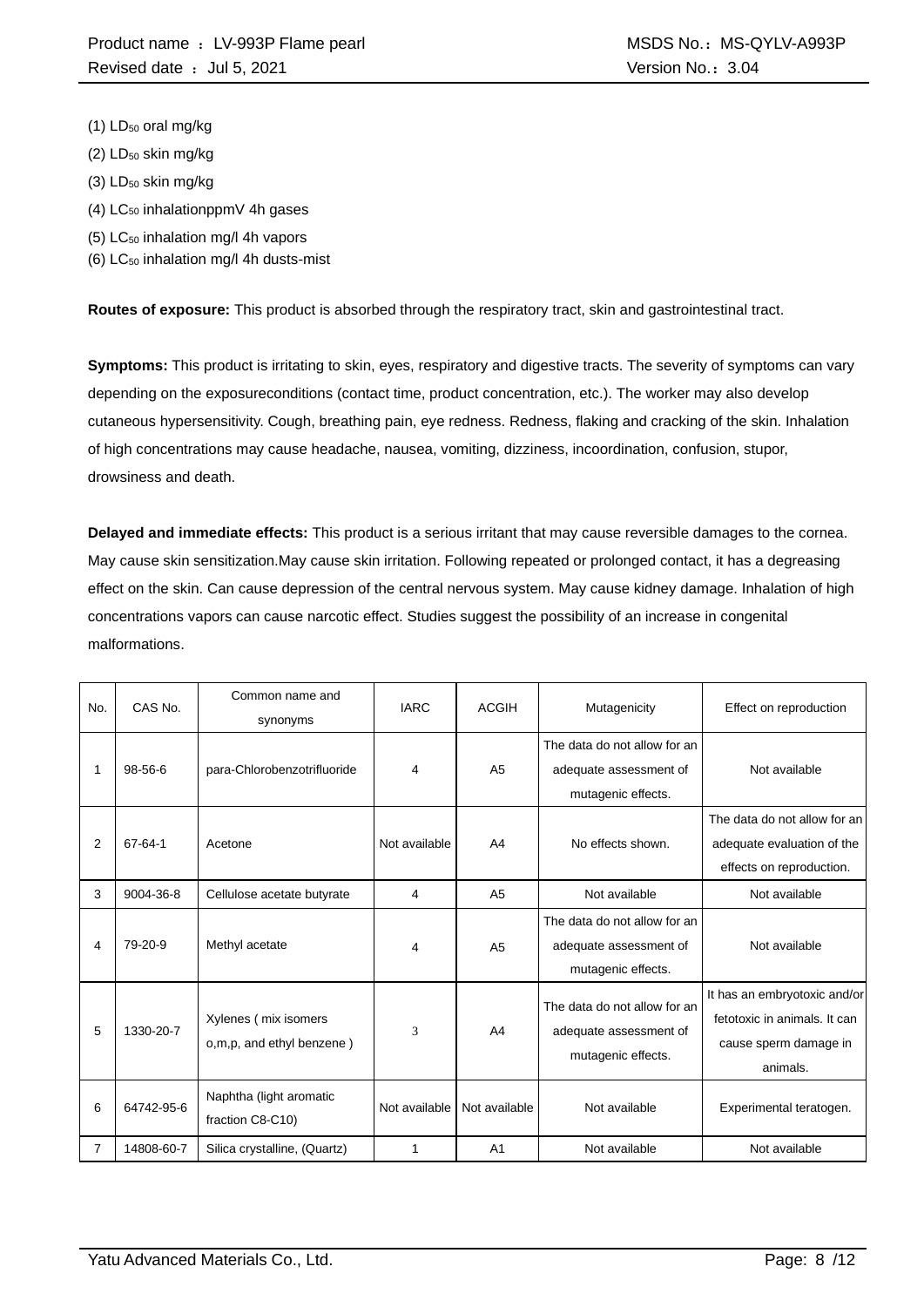#### **Cancer classification under IARC (International Agency for Research on Cancer)**

- Group 1: carcinogenic to humans.
- Group 2A: probably carcinogenic to humans.
- Group 2B: possibly carcinogenic to humans.
- Group 3: not classifiable as to its carcinogenicity to humans.
- Group 4: probably not carcinogenic to humans.

#### **Cancer classification under ACGIH (American Conference of Governmental Industrial Hygienists)**

- Group A1: confirmed human carcinogen.
- Group A2: suspected human carcinogen.
- Group A3: confirmed animal carcinogen with unknown relevance to humans.
- Group A4: not classifiable as a human carcinogen.

Group A5: not suspected as a human carcinogen.

### **Section 12. Ecological information**

| No.<br>CAS No. |               |                                                  | $\%$  | Persistent | Bio-             | Aquatic     |
|----------------|---------------|--------------------------------------------------|-------|------------|------------------|-------------|
|                |               | Common name and synonyms                         |       |            | accumulation     | ecotoxicity |
| $\mathbf{1}$   | 98-56-6       | para-Chlorobenzotrifluoride                      | 38.15 | N/A        | N/A              | N/A         |
| 2              | $67 - 64 - 1$ | Acetone                                          | 19.84 | Yes        | <b>No</b>        | <b>No</b>   |
| 3              | 9004-36-8     | Cellulose acetate butyrate                       | 4.07  | Uncertain  | <b>Uncertain</b> | <b>No</b>   |
| 4              | 79-20-9       | Methyl acetate                                   | 3.14  | Yes        | <b>No</b>        | <b>No</b>   |
| 5              | 1330-20-7     | Xylenes (mix isomers o, m, p, and ethyl benzene) | 1.28  | <b>No</b>  | <b>No</b>        | <b>No</b>   |
| 6              | 64742-95-6    | Naphtha (light aromatic fraction C8-C10)         | 0.75  | <b>No</b>  | <b>No</b>        | <b>No</b>   |
| $\overline{7}$ | 14808-60-7    | Silica crystalline, (Quartz)                     | 0.21  | Yes        | <b>No</b>        | <b>No</b>   |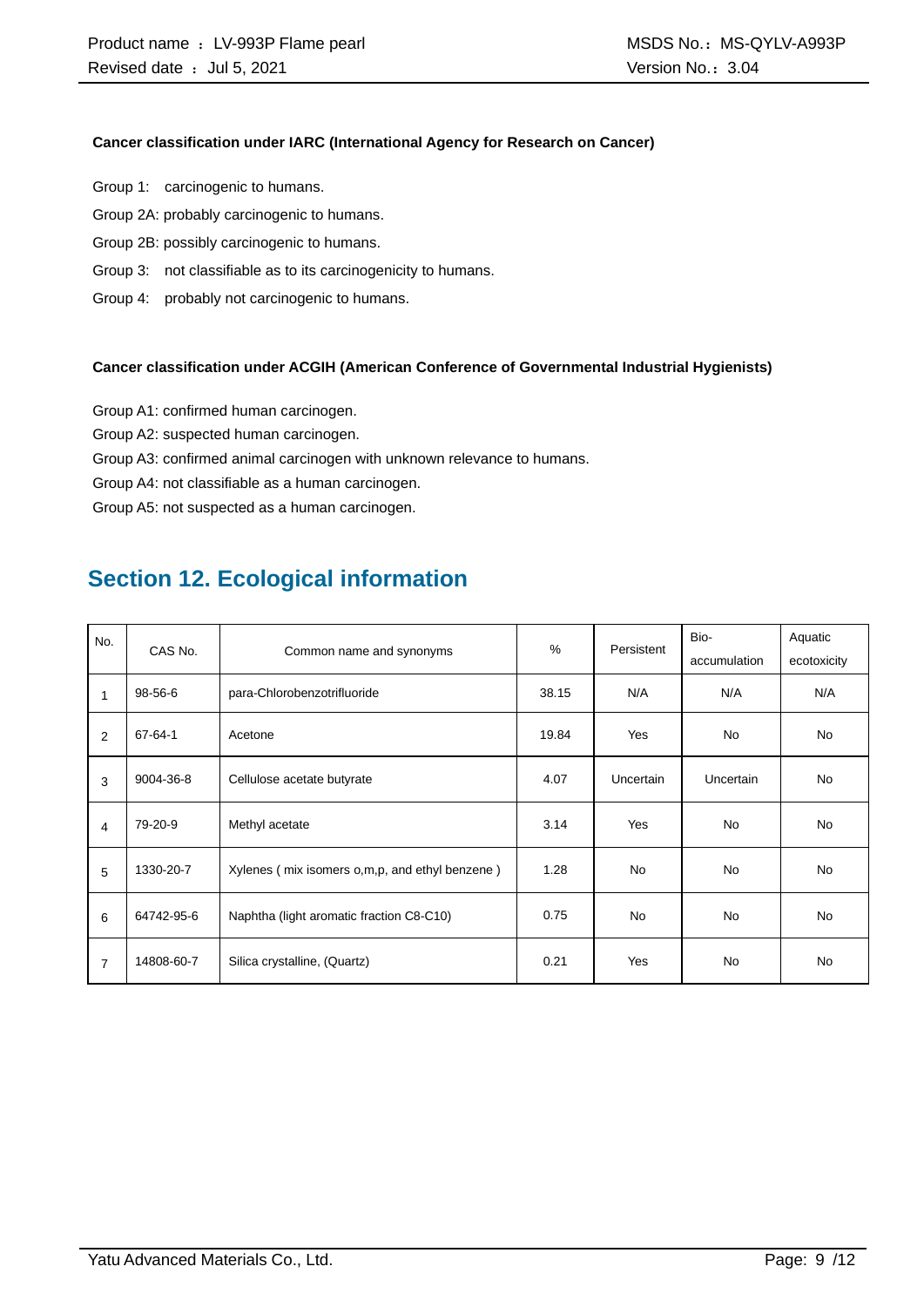|                | CAS No.    |                                  | $\%$  | Ecotoxicity for aquatic                     | Ecotoxicity for aquatic | Aquatic           |
|----------------|------------|----------------------------------|-------|---------------------------------------------|-------------------------|-------------------|
| No.            |            | Common name and synonyms         |       | organisms-Short term                        | organisims-Long term    | ecotoxicity       |
|                |            |                                  |       |                                             | Toxic to aquatic life   | No known          |
| $\mathbf{1}$   | $98-56-6$  | para-Chlorobenzotrifluoride      | 38.15 | Not available.                              | with long lasting       | adverse effect to |
|                |            |                                  |       |                                             | effects.                | the environment.  |
|                |            |                                  |       | No known adverse                            | No known adverse        | No known          |
| 2              | 67-64-1    | Acetone                          | 19.84 |                                             |                         | adverse effect to |
|                |            |                                  |       | effect to aquatic life.                     | effect to aquatic life. | the environment.  |
|                |            |                                  |       |                                             |                         | No known          |
| 3              | 9004-36-8  | Cellulose acetate butyrate       | 4.07  | No known adverse<br>effect to aquatic life. | No known adverse        | adverse effect to |
|                |            |                                  |       |                                             | effect to aquatic life. | the environment.  |
|                |            |                                  |       | No known adverse                            | No known                | No known          |
| 4              | 79-20-9    | Methyl acetate                   | 3.14  | effect to aquatic life                      | adverse effect to       | adverse effect to |
|                |            |                                  |       |                                             | aquatic life.           | the environment.  |
|                |            | mix isomers o,m,p,<br>Xylenes (  |       | No known adverse                            | No known adverse        | No known          |
| 5              | 1330-20-7  | and ethyl benzene)               | 1.28  | effect to aquatic life.                     | effect to aquatic life. | adverse effect to |
|                |            |                                  |       |                                             |                         | the environment.  |
|                |            | Naphtha (light aromatic fraction |       | No known adverse                            | No known adverse        | No known          |
| 6              | 64742-95-6 |                                  | 0.75  |                                             |                         | adverse effect to |
|                |            | C8-C10)                          |       | effect to aquatic life.                     | effect to aquatic life. | the environment.  |
|                |            |                                  |       |                                             |                         | No known          |
| $\overline{7}$ | 14808-60-7 | Silica crystalline, (Quartz)     | 0.21  | No known adverse                            | No known adverse        | adverse effect to |
|                |            |                                  |       | effect to aquatic life.                     | effect to aquatic life. | the environment.  |

### **Section 13. Disposal considerations**

**Methods of disposal:** The generation of waste should be avoided or minimized wherever possible. Dispose of surplus and non-recyclable productsvia a licensed waste disposal contractor. Disposal of this product, solutions and any by-products should at all times comply with the requirements of environmental protection and waste disposal legislation and any regional local authority requirements. Empty containers or liners may retain some product residues. Vapor from product residues may create a highly flammable or explosive atmosphere inside the container. Do not cut, weld or grind used containers unless they have been cleaned thoroughly internally.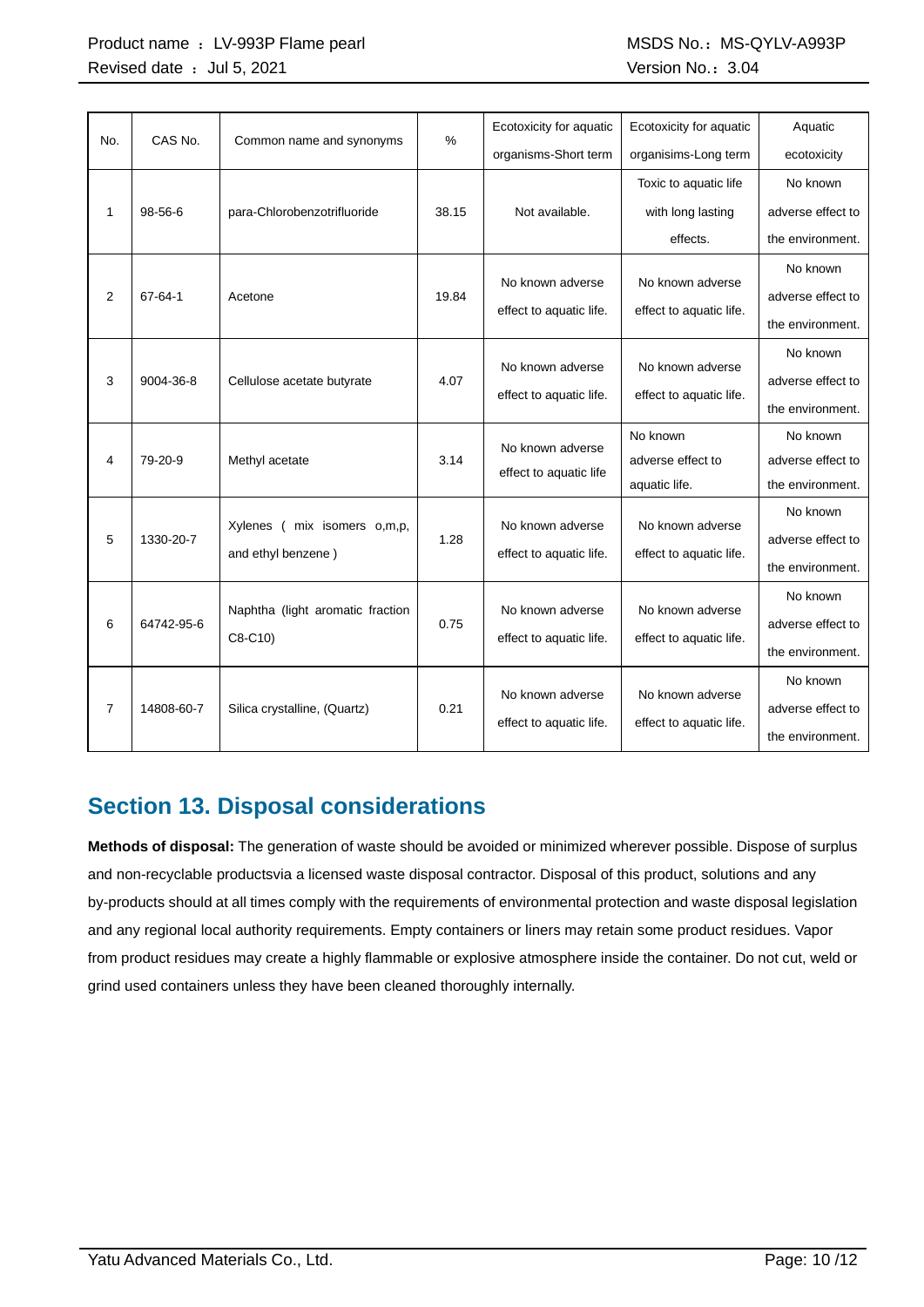### **Section 14. Transport information**

|                            | TDG          | <b>DOT</b>   | <b>IMDG</b>  | <b>IATA</b>  |
|----------------------------|--------------|--------------|--------------|--------------|
| UN number                  | 1263         | 1263         | 1263         | 1263         |
| Proper shipping name       | <b>PAINT</b> | <b>PAINT</b> | <b>PAINT</b> | <b>PAINT</b> |
| Transport hazard class(es) |              |              |              |              |
| Packing group              | П            | Ш            |              | Ш            |

#### **Other information**

**Marine pollutant:** No

**IMDG:** Not applicable

#### **Exemption for limited quantity:** 5 L

In accordance with the Canadian Transport of Dangerous Goods regulations by Road, we use the 1.17 exemption when applicable. In accordance with 49 CFR article 172.315 for transportation by a mode other than air, we use the Limited quantities exemption when applicable.

**Special precautions:** Not applicable

**Others exemptions:** No other exemption.

## **Section 15. Regulatory information**

#### **Canada**

| No.            | CAS No.    | Common name and synonyms                       | %     | <b>DSL</b> | <b>NDSL</b> | <b>NPRI</b> |
|----------------|------------|------------------------------------------------|-------|------------|-------------|-------------|
| 1              | 98-56-6    | para-Chlorobenzotrifluoride                    | 38.15 | X          |             |             |
| 2              | 67-64-1    | Acetone                                        | 19.84 | X          |             |             |
| 3              | 9004-36-8  | Cellulose acetate butyrate                     | 4.07  | X          |             |             |
| 4              | 79-20-9    | Methyl acetate                                 | 3.14  | X          |             |             |
| 5              | 1330-20-7  | Xylenes (mix isomers o,m,p, and ethyl benzene) | 1.28  | X          |             | X           |
| 6              | 64742-95-6 | Naphtha (light aromatic fraction C8-C10)       | 0.75  | X          |             | X           |
| $\overline{7}$ | 14808-60-7 | Silica crystalline, (Quartz)                   | 0.21  | X          |             |             |

#### **United-States**

| No. | CAS No. | Common name and synonyms    | %     | <b>TSCA</b>       | PROP-65 | Right to know    |
|-----|---------|-----------------------------|-------|-------------------|---------|------------------|
|     | 98-56-6 | para-Chlorobenzotrifluoride | 38.15 | $\checkmark$<br>∧ |         |                  |
|     | 67-64-1 | Acetone                     | 19.84 | $\checkmark$<br>⋏ |         | $\check{ }$<br>⋏ |